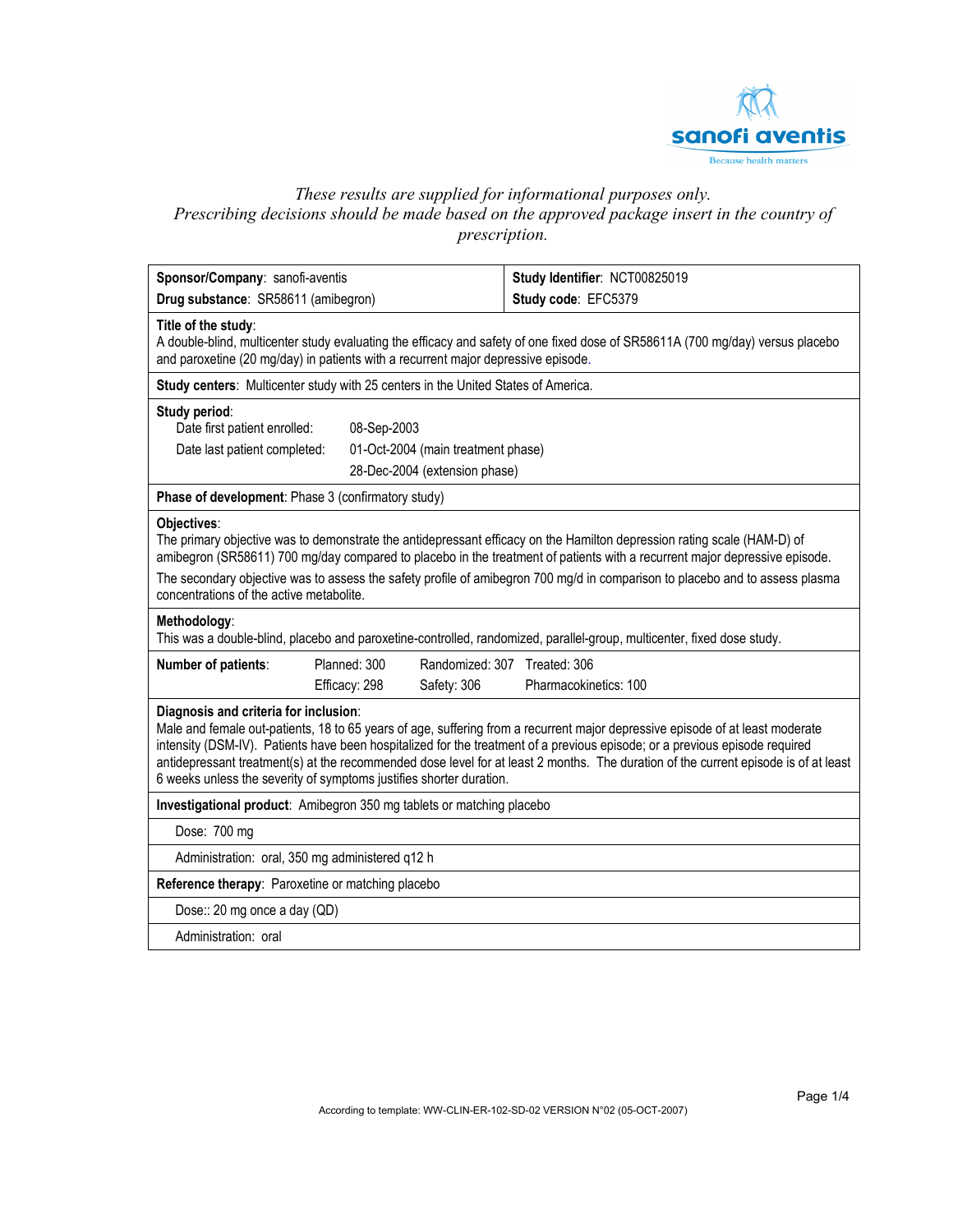# **Duration of treatment**:

There was a 3 to 9-day, single-blind placebo run-in period, after which patients were randomized to the double-blind main treatment phase of the study and received either 700 mg (2 x 350 mg/d) of amibegron at 12-hour intervals (q12h), or 20 mg daily of paroxetine, or placebo (matching tablets and capsules). The main treatment phase of the study lasted a duration of 42 days (6 weeks).

## **Duration of observation**:

The total duration of observation (placebo run-in period and double-blind period) was approximately 7 weeks. An optional extension phase under the same double-blind treatment conditions was proposed to all improved patients for an additional 4.5 months.

## **Criteria for evaluation**:

#### Efficacy:

## Primary efficacy variable

The primary efficacy analysis was performed on the change from baseline of the total score of the HAM-D 17 items.

#### Secondary efficacy variable(s)

Secondary efficacy analysis was performed using: HAM-D subscores, HAM-D responders and remitters, HAM-A total score and subscores, Montgomery-Asberg Depression Rating Scale (MADRS) total score, clinical global impression (CGI) severity and improvement scores, patient global impression (PGI) improvement score, social and occupational functioning assessment scale (SOFAS) score.

#### Safety:

Safety was assessed by clinical monitoring of adverse events (AEs), Arizona Sexual Experience Scale (ASEX), laboratory parameters (hematology, blood chemistry, and urinalysis), physical examination findings, electrocardiogram (ECG) parameters, changes in vital signs, and body weight.

#### Pharmacokinetics:

Measurement of SR58878 plasma concentrations. Blood samples were collected within 1 to 3 hours following the last morning drug administration for the determination of SR58878 plasma concentrations at Visit 4 (Day 14  $\pm$ 2) and Visit 6 (Day 42  $\pm$ 4) for the main study phase and at Visit 11 (Week 24  $\pm$ 1) for the extension study phase or in an event of serious AE (SAE) or premature discontinuation. SR58878 plasma concentrations were assayed using a validated liquid chromatography with tandem mass spectrometry (LC/MS-MS) method with a limit of quantification of 16 ng/mL.

## **Statistical methods**:

## Efficacy:

Efficacy variables were evaluated in an intent-to-treat (ITT) population using both the observed-case (OC) and last observation carried forward (LOCF) approaches. Primary efficacy analysis was done on the change from baseline in the HAM-D 17 item total score at the final visit of the double-blind treatment period using ANCOVA. Secondary efficacy endpoints were analyzed using analysis of variance (ANOVA) for continuous endpoints, and Fisher's exact test or Cochran-Mantel-Haenszel (CMH) test for categorical endpoints.

## Safety:

Safety analysis was done on the treated population. Treatment-emergent AEs (TEAEs) during the double-blind treatment and extension periods were summarized by system organ class and preferred term, grouped by treatment. Mean changes from baseline were summarized using descriptive statistics for laboratory test variables, vital signs, and ECG data. Incidences of potentially clinically significant abnormalities (PCSAs) in laboratory test results, vital signs or ECG data were presented by treatment group. Changes from baseline in ASEX total score and core items were analyzed using ANOVA.

## Pharmacokinetics:

Descriptive statistics and statistical analysis were performed with SR58878 plasma concentrations observed within 1 to 3 hours following amibegron administration. Plasma levels on Day 14 (Visit 4), Day 42 (Visit 6) and Week 24 (Visit 11) were summarized using descriptive statistics separately by visit.

Analysis of steady state was evaluated using ANOVA method comparing concentrations at Day 42 with those at Day 14. If the difference between concentrations at both days was not statistically different, then steady state was considered achieved by Day 14.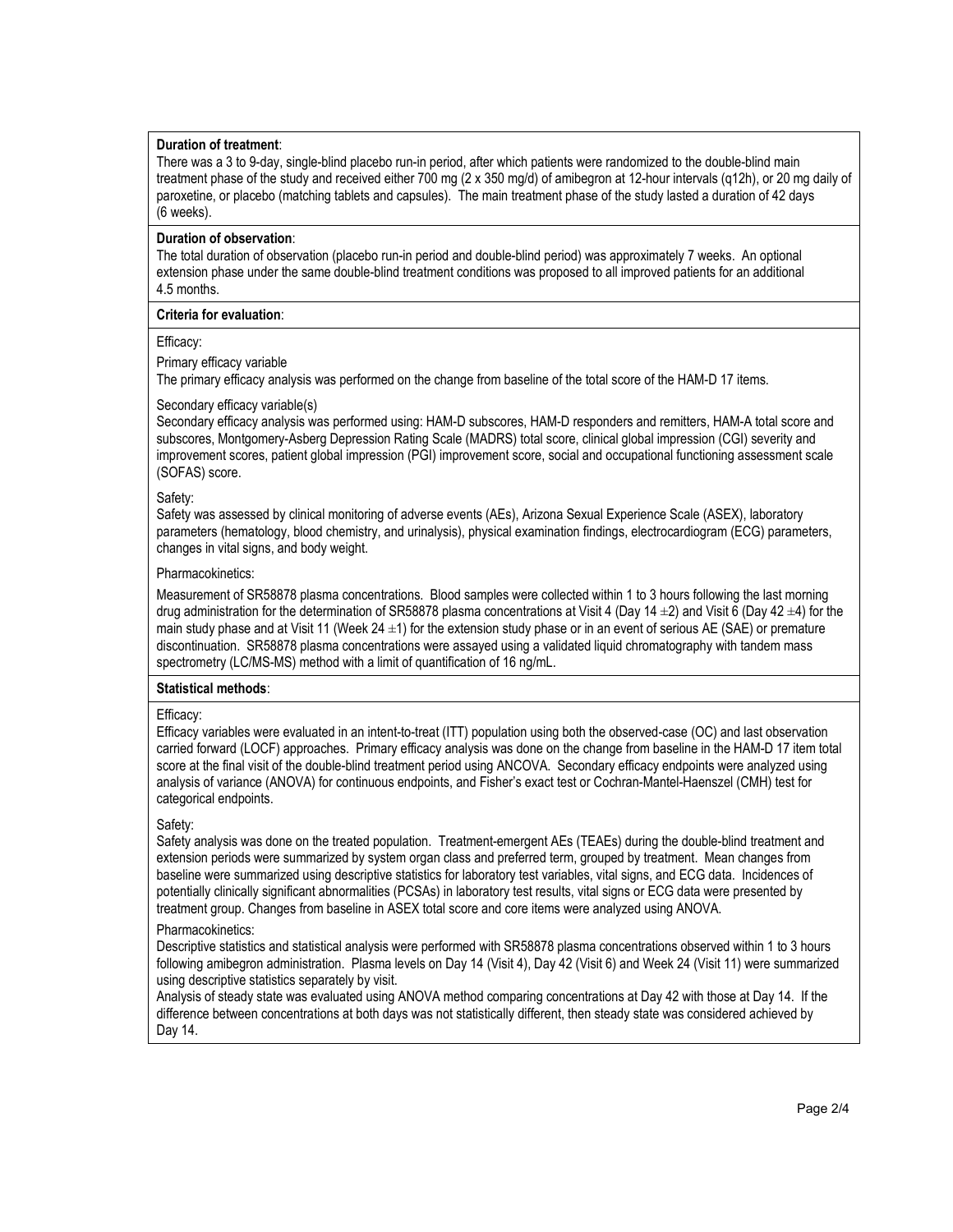The influence of covariates, such as gender, weight, and age were evaluated by examining correlations between concentrations, and weight and age, and by using the ANOVA method for gender using data from Visit 4 (Day 14) and Visit 6 (Day 42). Relationship between plasma concentrations and safety parameters (ECG parameters) measured at Visit 4 (Day 14) and Visit 6 (Day 42) were explored using linear regression techniques.

# **Summary**:

## Efficacy results:

Overall at baseline, of a total of 307 patients randomized, the majority of patients were female (69.6%), Caucasian (72.2%) with an overall mean age (SD) of 40.5 years (11.0). The mean number (SD) of previous episodes of MDD was 2.2 (1.4), the mean duration of current episode 230.6 days (156.5). Mean (SD) total scores for HAM-D and MADRS were 22.9 (3.8) and 30.0 (5.7), respectively. Demographic characteristics as well as medical history were similar across treatment groups. A total of 68 patients (22.1%) discontinued treatment. The main reasons for treatment discontinuation were, subject lost to follow-up (26 patients, 8.5%), investigator/subject's request (18 patients, 5.9%), AEs (14 patients, 4.6%), lack of efficacy (7 patients, 2.3%), other (2 patients, 0.7%), and poor compliance to protocol (1 patient, 0.3%).

The results of this study show that there were no differences between amibegron 700 mg/day and placebo over a 6-week period of treatment for the primary efficacy endpoint 17-item HAM-D total score and any of the key secondary efficacy endpoints in MDD (HAM-D depressed mood score, MADRS total score, CGI severity score).

The difference between the paroxetine and placebo groups in the change from baseline in the primary endpoint was not statistically significant either. The study was not powered to detect a statistical difference between placebo and paroxetine. However, the marginal reduction observed with paroxetine in the change of HAM-D total score versus placebo does not allow considering the study valid for drawing any efficacy conclusions.

Secondary analyses (analyses of covariance using baseline HAM-D total score or countries are covariates) and a sensitivity analysis of covariance using a mixed effect model with repeated measures and baseline HAM-D total score as a covariate, showed similar results to the primary analysis.

# Safety results:

An overview of TEAEs in this study is provided in the table below.

|                                                         | Placebo<br>$(N=121)$<br>$n$ (%) | <b>SR58611A</b><br>700 mg<br>$(N=124)$<br>n(%) | <b>Paroxetine</b><br>$20 \text{ mg}$<br>$(N=61)$<br>n(%) |
|---------------------------------------------------------|---------------------------------|------------------------------------------------|----------------------------------------------------------|
| Patients with any TEAE (including SAEs)                 | (62.0)<br>75                    | (58.1)<br>72                                   | (65.6)<br>40                                             |
| Patients with any SAE (including SAEs leading to death) | (0.0)<br>$\theta$               | (1.6)                                          | (0.0)                                                    |
| Deaths                                                  | (0.0)<br>$\theta$               | (0.0)                                          | (0.0)                                                    |
| Patients permanently discontinuing treatment due to AE  | (3.3)<br>4                      | (5.6)                                          | (4.9)                                                    |

During the main treatment phase, the percentage of AEs in the amibegron 700 mg group (58.1%) was lower than in the placebo group (62.0%) and paroxetine 20 mg group (65.6%). There were no deaths and the 2 SAEs reported (bronchitis and worsening of depression) were in the amibegron 700 mg group. A total of 14 patients discontinued the study treatment due to an AE: 7 patients from the amibegron 700 mg group, 3 patients from the paroxetine group, and 4 placebo patients. The most frequently reported TEAEs in the amibegron 700 mg group were headache and nausea. Most of these events were mild to moderate in intensity. With regard to vital signs, there were no significant differences between groups, as well as with regard to the assessment of sexual dysfunction.

The total incidence of alanine aminotransferase (ALT) >2 upper limit of normal (ULN) was similar between the amibegron 700 mg and placebo groups (0.9%). Values were lower than 3 ULN and there were no associated increases in bilirubin (≥34 µmol/L).

During the extension phase, the percentage of AEs in the amibegron 700 mg group (62.2%) was comparable to the placebo group (63.0%), and lower than in the paroxetine 20 mg group (65.2%). No deaths occurred during the extension phase. There was 1 SAE observed in the amibegron 700 mg group (asthma). A total of 6 patients discontinued the study treatment due to an AE: 3 patients from the amibegron 700 mg group and 3 patients from the placebo group. The most frequently reported TEAEs in the